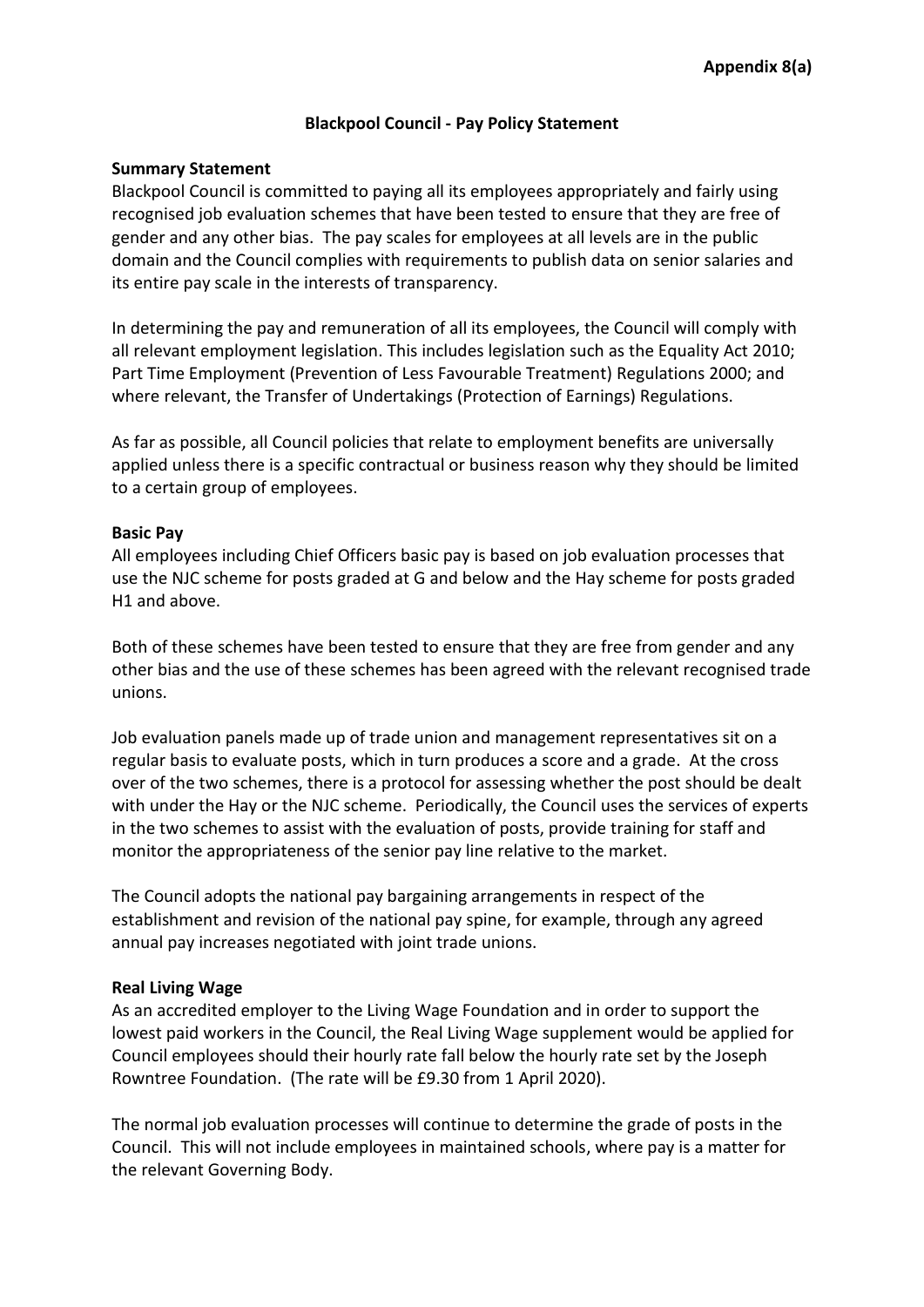## **Market Forces Supplements**

Market forces supplements are only paid to employees including Chief Officers in exceptional circumstances and in accordance with the strict controls in the Council's Market Forces Policy. Any such payments are reviewed annually to ensure they remain valid.

# **Incremental Progression**

Progression through the grade for permanent and temporary employees is only possible upon completion of satisfactory service and in line with the NJC Terms and Conditions as described in the Green Book. Chief Officers are required to demonstrate that they have achieved or exceeded their objectives in order to progress through the grade and a scheme is in place to monitor that.

# **New Appointments**

Appointment to new posts are usually made at the bottom of the grade except in exceptional circumstances where the most suitable candidate can evidence that such an offer would not reasonably be acceptable to them and the Council is satisfied that market conditions require the appointment to take placed at a higher point than the minimum. This is currently the case for the hard to fill qualified Social Work roles in Children's Services.

The Chief Officer Employment Committee deals with all Chief Officer appointments, using the normal recruitment procedures. Full Council must ratify posts with a remuneration package of more than £100,000.

# **Overtime and Additional Hours Payments and Premium Payments**

In the absence of any agreement to the contrary, the following applies:

Contractual overtime and additional hours are paid in accordance with the NJC Terms and Conditions as described in the Green Book.

Non-contractual, voluntary overtime and additional hours payments are paid in accordance with the Council's Pay Review Booklet.

To meet specific operational requirements it may be necessary for an individual to temporarily take on additional duties to their identified role. The Council's arrangements for authorising any additional remuneration, e.g. honoraria, ex-gratia, 'acting up', relating to temporary additional duties are set out in the Council's Pay Review Booklet

Chief Officers are not paid overtime, additional hours payments or premium payments.

All other pay related allowances are the subject of either nationally or locally negotiated rates, having being determined from time to time in accordance with collective bargaining machinery or through contractual changes.

# **Honoraria Payments**

Subject to certain conditions, employees, with the exception of the Chief Executive and Chief Officers, who are temporarily required to undertake some or all of the duties of a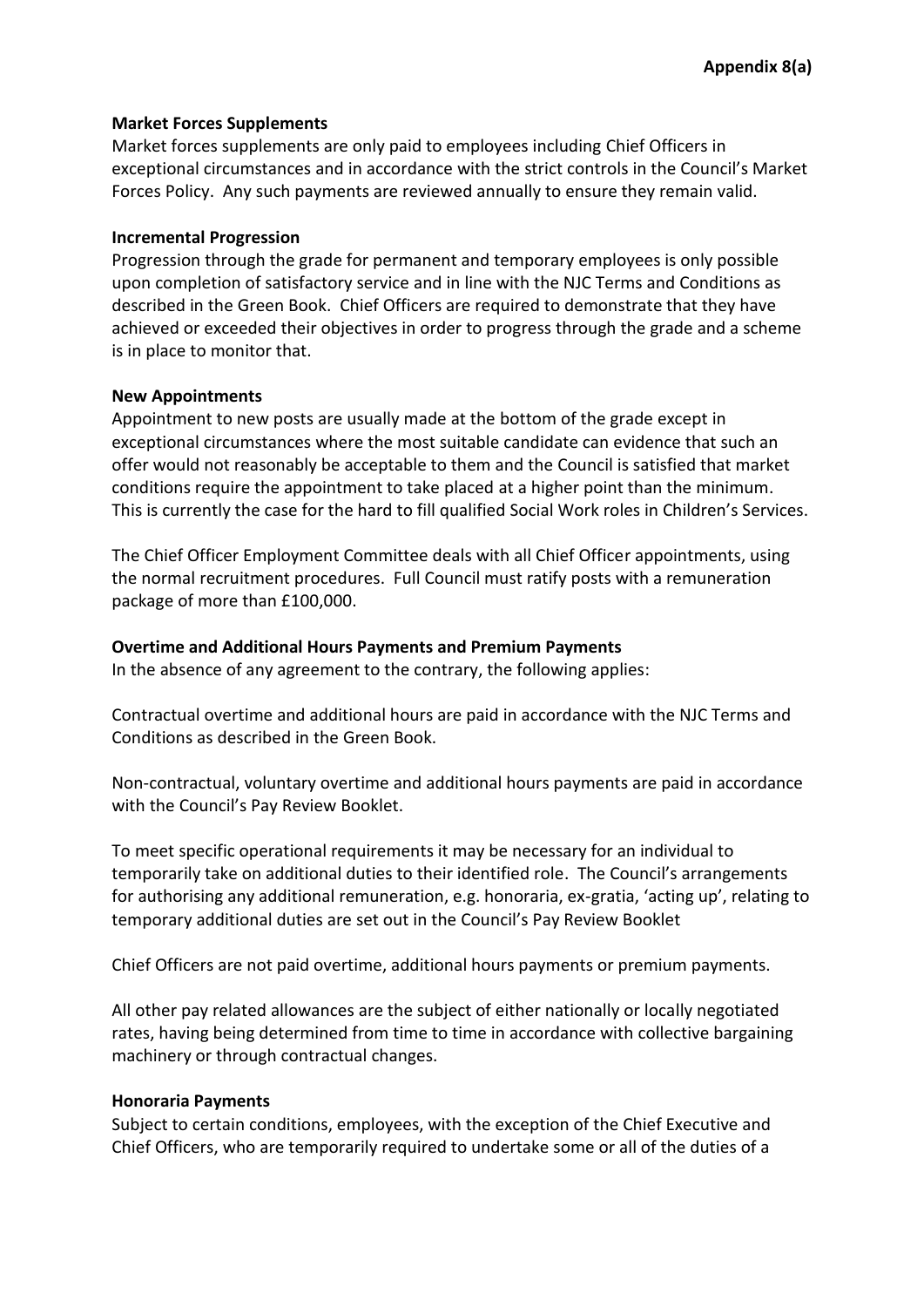higher graded post, are eligible to be paid an honorarium. Details of the scheme can be found in the Council's Honoraria Procedure.

### **Bonus Payments and Earn Back Schemes**

No employees, including Chief Officers in the Council are in receipt of bonus payments or subject to earn back schemes where employees give up some salary to earn it back upon completion of agreed targets.

### **Relationship between the Highest and the Lowest Paid**

The Council is committed to paying employees based on the recognised job evaluation schemes detailed above. The application of these schemes creates the salary differentials. Pay rates for each grade are published on the Council's website.

## **Relationship between the Highest Paid Employee and the Median Salary**

The relationship between the highest paid employee and the median salary will be calculated on an annual basis and published on the Council's website alongside the information provided regarding senior managers salaries.

As part of its overall and ongoing monitoring of alignment with external pay markets, both within and outside the sector, the Council will use available benchmark information as appropriate. In addition, upon the annual review of this statement, the Council will monitor any changes in the relevant 'pay multiples' and benchmark against other comparable local authorities.

#### **Charges, Fees and Allowances**

The Travelling, Subsistence and Related Expenses Policy apply to all employees including Chief Officers.

The reimbursement of professional fees for certain occupational groups is covered by the Personnel Code and applies to all relevant employees regardless of grade.

All other allowances paid to employees regardless of grade are detailed in the Council's Pay Review Booklet.

Chief Officers do not receive additional allowance payments.

#### **Gender Pay Gap Information**

In accordance with regulations introduced in 2017, the Council will publish gender pay gap information alongside all other pay policy related data on its website and update this on an annual basis.

#### **Pension**

Where employees are contractually enrolled to the Local Government Pension Scheme (LGPS), the Council is required to make a contribution to the scheme representing a percentage of the pensionable remuneration due under the contract of employment of that employee. The rate of contribution is set by Actuaries advising the Lancashire Pension Fund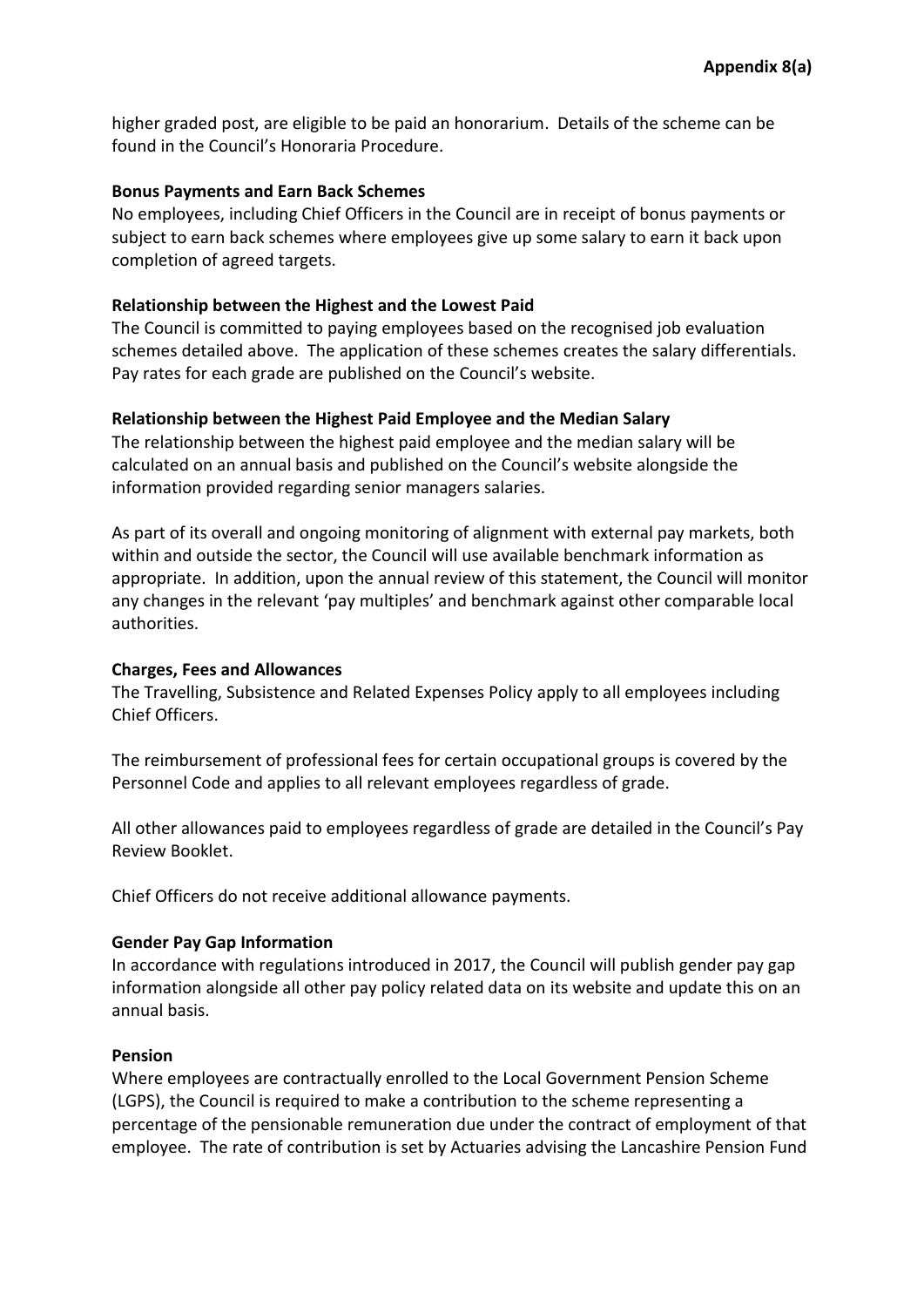and reviewed on a triennial basis in order to ensure the scheme is appropriately funded. The employer contribution rates are set by statute and are available from the Payroll Team.

### **Flexible Retirement**

The Council's LGPS Employee Discretions Policy provides the ability for an employee to have their pension benefits released subject to the current policy and relevant approvals.

### **Electoral Fees**

The Chief Executive is the Council's appointed Returning Officer and is personally (not corporately) liable for the management of elections and referendums. The fee payable to the Returning Officer for UK Parliamentary, Police and Crime Commissioner and any other election or referendum organised nationally and paid for from Central Government. The fee payable to the Returning Officer for a local election, (which is held every four years) is the same as the fee set nationally for an equivalent election/ referendum, which is run on the local authority boundary.

For a local by-election the Returning Officer's fee is 10% of the fee for a full local election, with a higher applied should there be four or more elections taking place at the same time, as set out in the fees agreed by the Council. Other fees paid to employees appointed by the Returning Officer for a local election are paid by the Returning Officer, against fees set by the Council.

### **Redundancy Payments, Severance Payments and Retirement**

All employees including Chief Officers are entitled to redundancy payments and pension release in accordance with the Council's Redundancy and Retirement Procedure. Where the proposed severance package is more than £100,000, the decision will be ratified by full Council.

## **Termination Payments**

In exceptional circumstances, the Council may make a termination payment to an individual under a settlement agreement. Such agreements protect the Council where there is a risk of high financial impact and/ or damage to the Council's business or reputation. Payments are authorised by the Chief Executive or his delegated Officers. In the event a settlement agreement involving the Chief Executive or a Chief Officer, where the payment exceeds £100,000, the decision would be made by the Council based on a recommendation from the Chief Officers Employment Committee.

## **Re-employment/ Re-engagement of Former Employees**

The Council has an obligation to ensure that it is managing public monies responsibly. It will not re-engage (into the same or a very similar role) ex-employees who have left their prime employment with the Council on the grounds of voluntary or compulsory redundancy, efficiency release or employer consent retirement (where there is a cost to the Council) for a period of 12 months with effect from the date of leaving. This does not cover those employees who access their pension via the Council's Flexible Retirement Scheme.